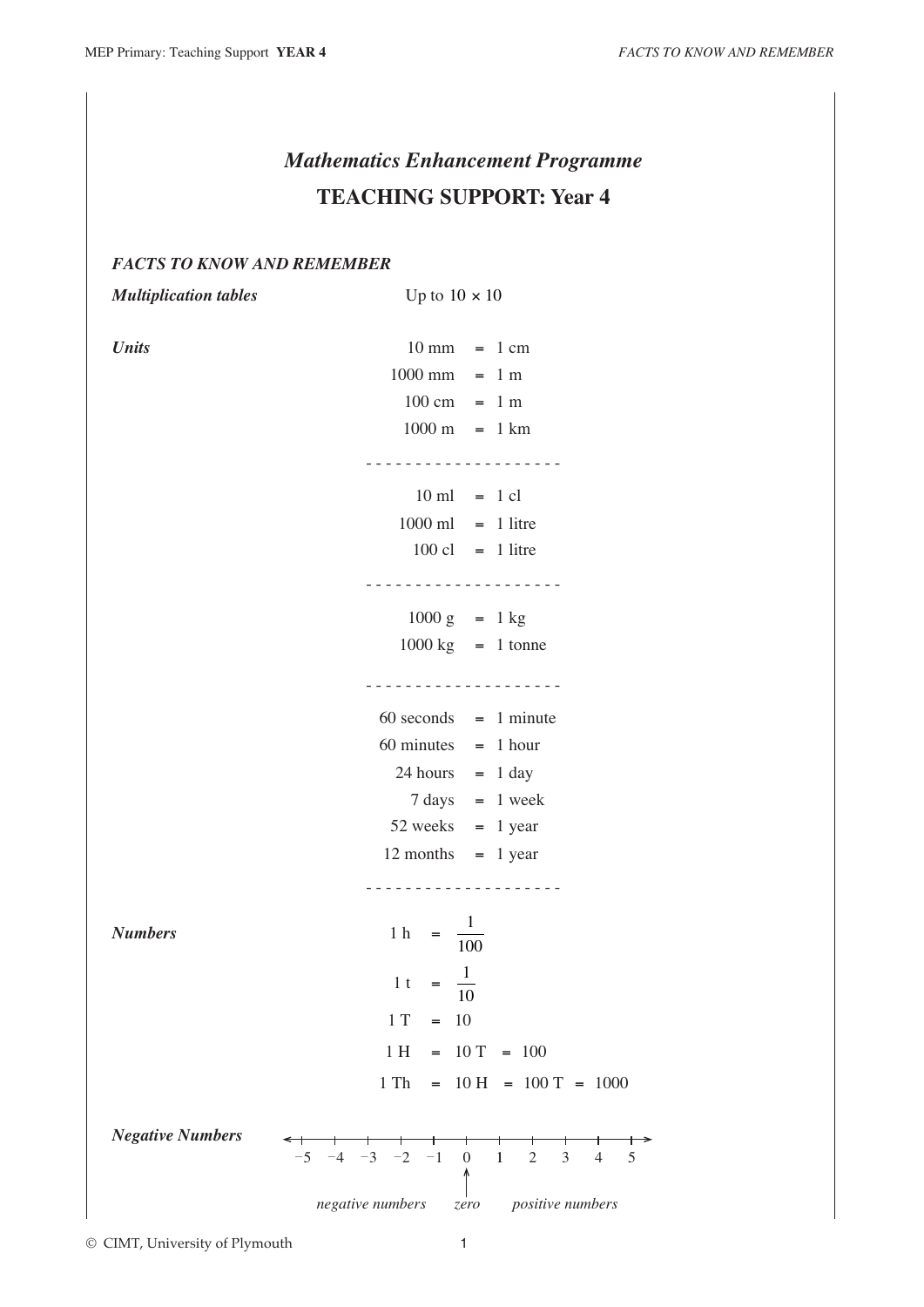

## *Even / Odd*

Whole numbers ending in  $0, 2, 4, 6, 8$  are EVEN (and divisible by 2 with no remainder). Whole numbers ending in 1, 3, 5, 7, 9 are ODD (and have remainder 1 when divided by 2).

#### *Equivalent Fractions*

$$
\frac{1}{2} = \frac{2}{4} = \frac{4}{8} = \dots
$$

$$
\frac{1}{10} = \frac{5}{50} = \frac{10}{100} = \dots
$$

*Adding/Subtracting Fractions*

| a<br>C<br>$- + -$ | $=$ | $a + c$ |
|-------------------|-----|---------|
| b<br>h            |     | h       |
|                   |     |         |

$$
-\frac{c}{b} = \frac{a-c}{b}
$$

*a b*  $(a, b \text{ and } c \text{ are natural numbers, that is,}$ numbers used for counting)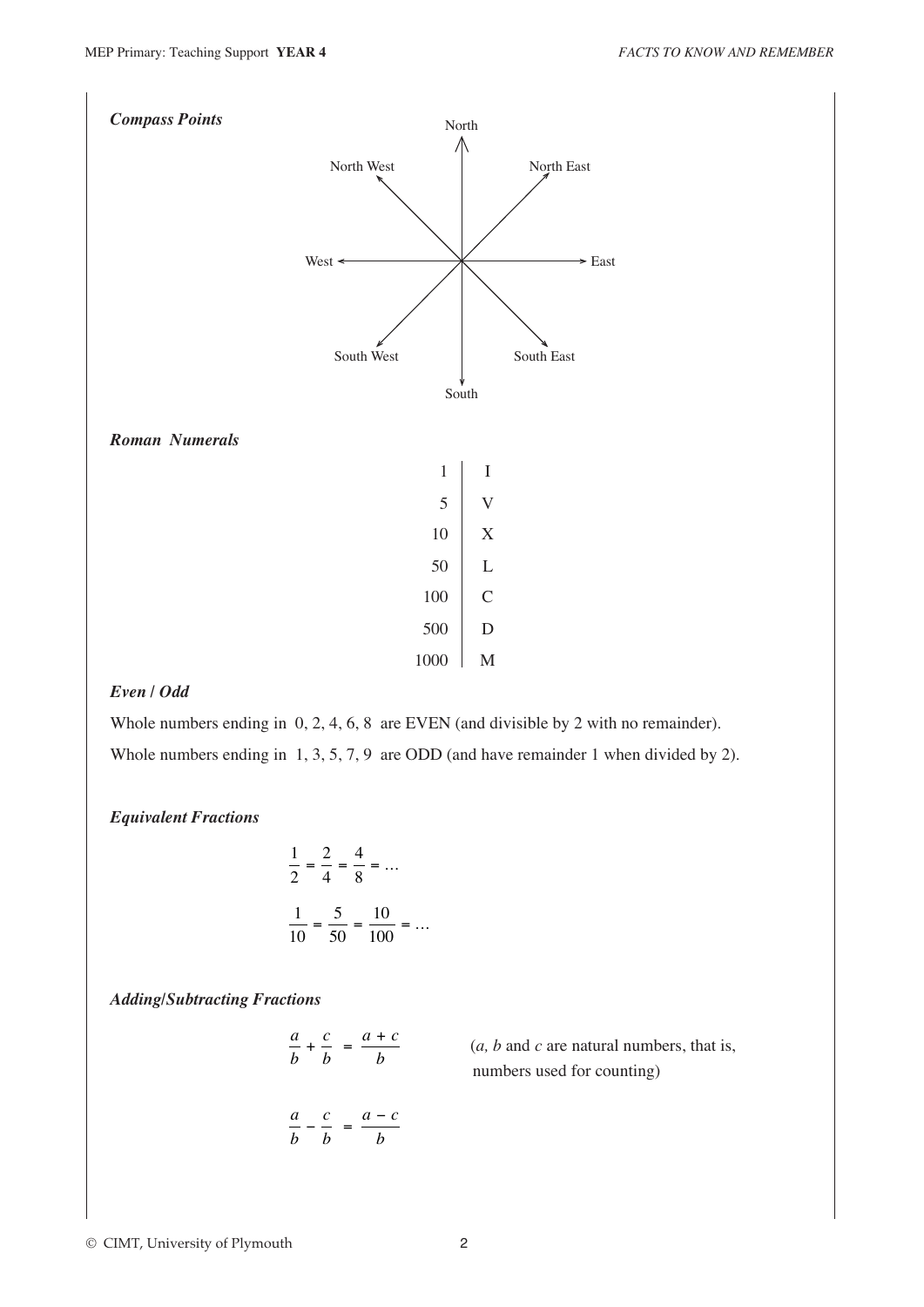

© CIMT, University of Plymouth 3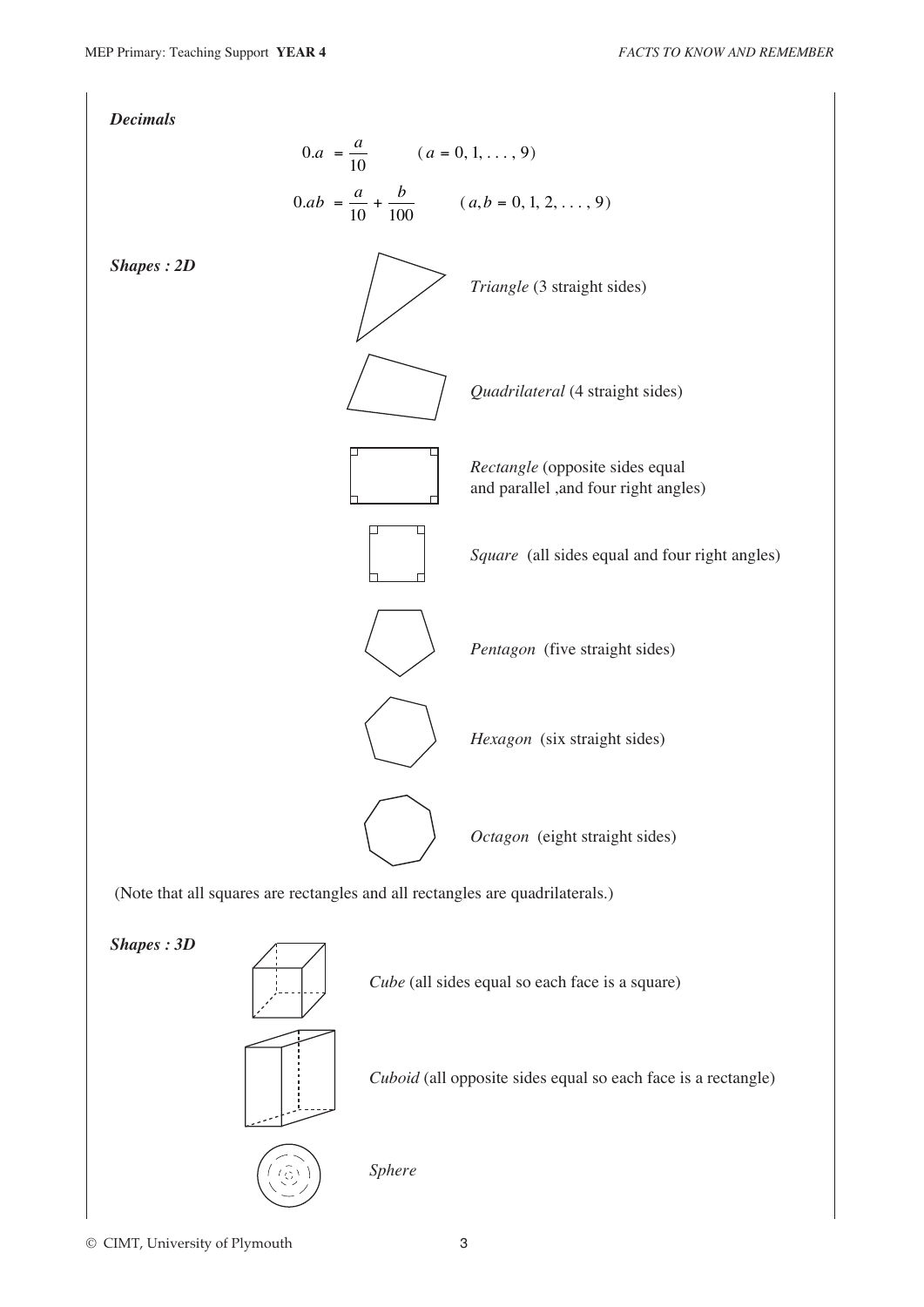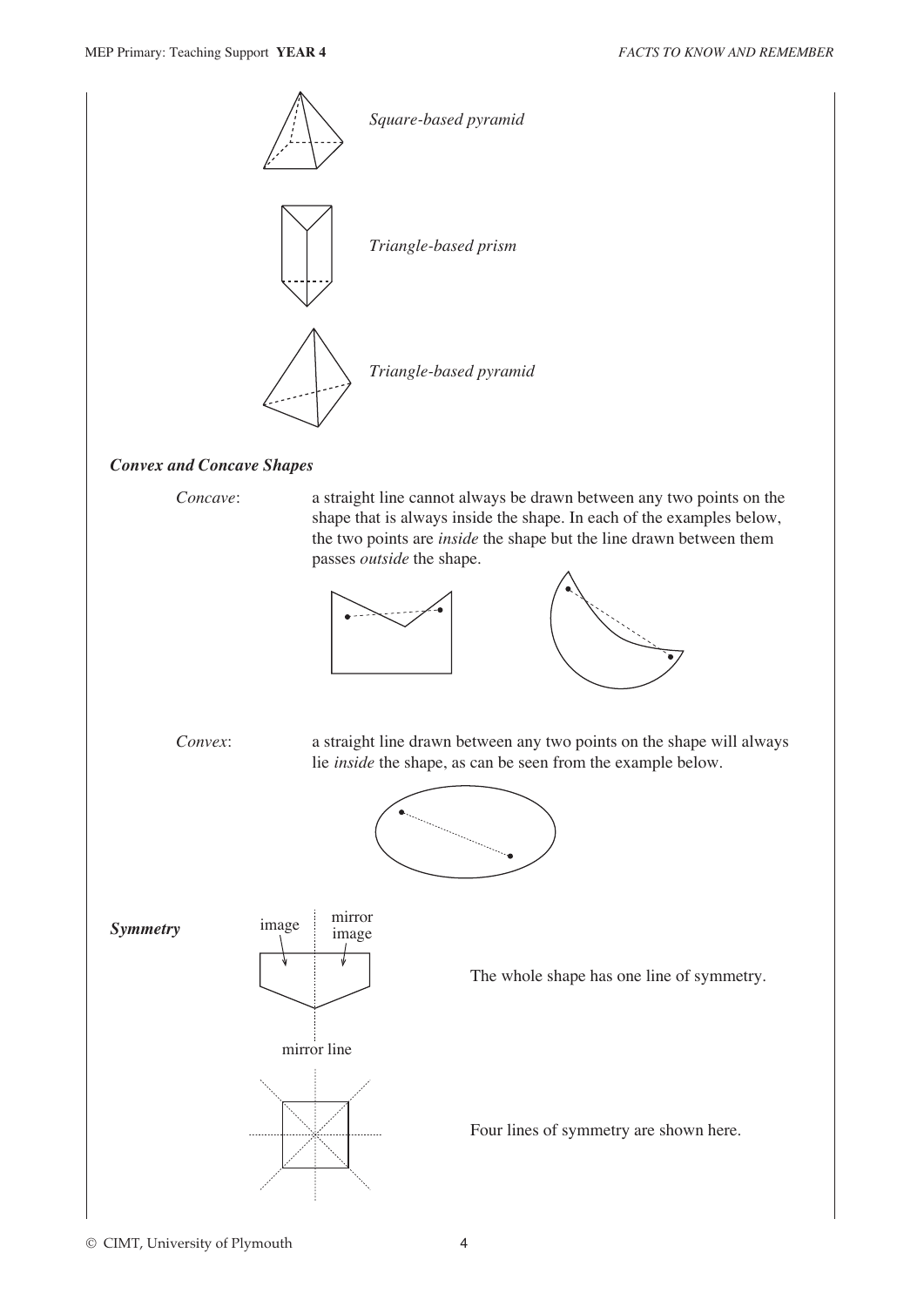

Any whole number that can be divided by a whole number with no remainder is called a *multiple* of the number.

For example, 5, 10, 15, 20, . . . are all multiples of 5.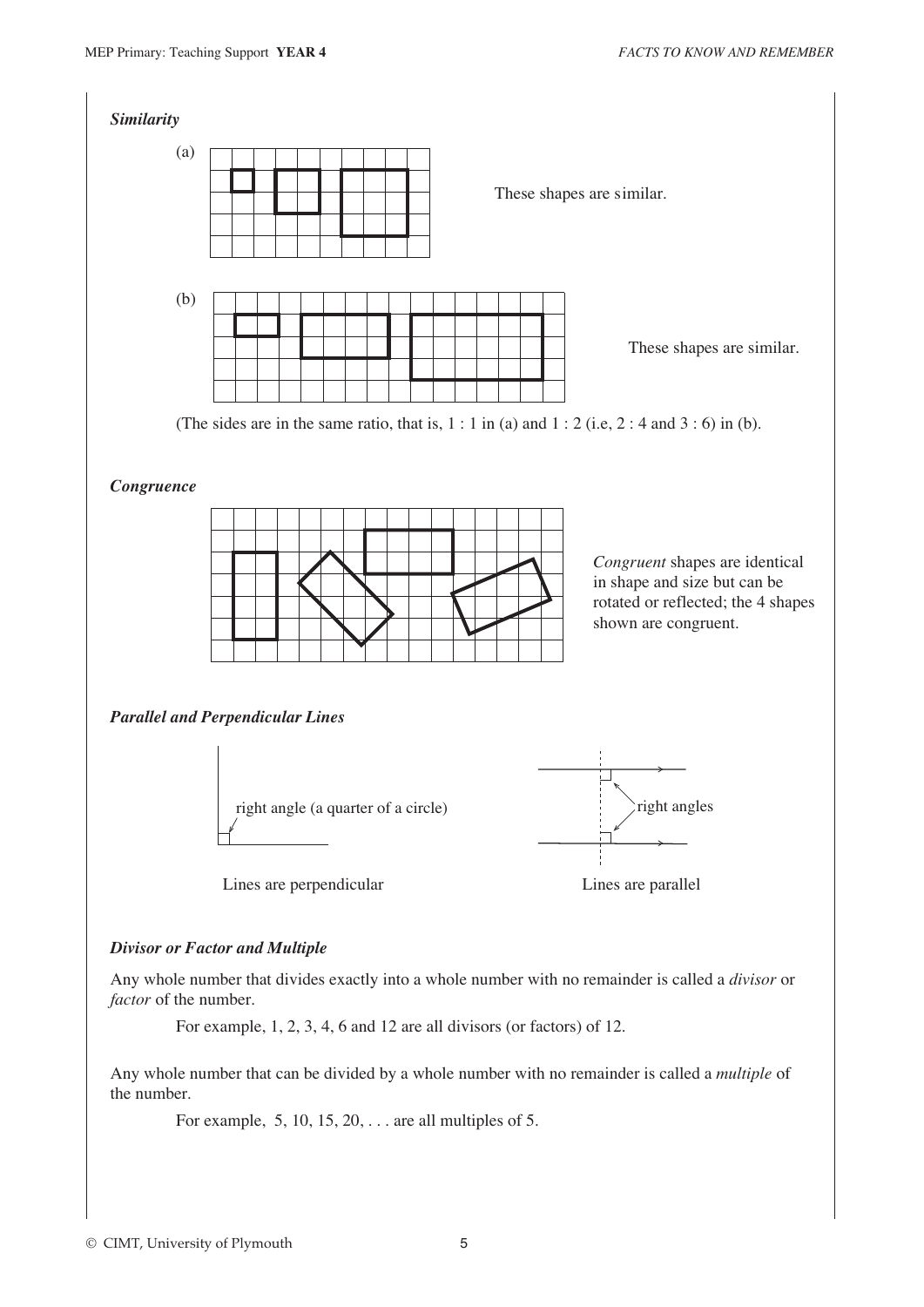### *Perimeter, Area and Volume*

For example,

For example,

The *perimeter* is the total distance around the outside of a 2D shape.

 $2 \text{ cm}$  2 cm 4 cm 4 cm

perimeter =  $4 + 2 + 4 + 2 = 12$  cm

The *area* is the quantity inside a 2D shape.



area = 8 square cm

The *volume* is the number of cubic units that will exactly fill a 3D shape.

For example,



volume =  $3 \times 2 \times 4 = 24$  cubic cm

## *Illustrating Data*

You can illustrate data with a:



© CIMT, University of Plymouth 6